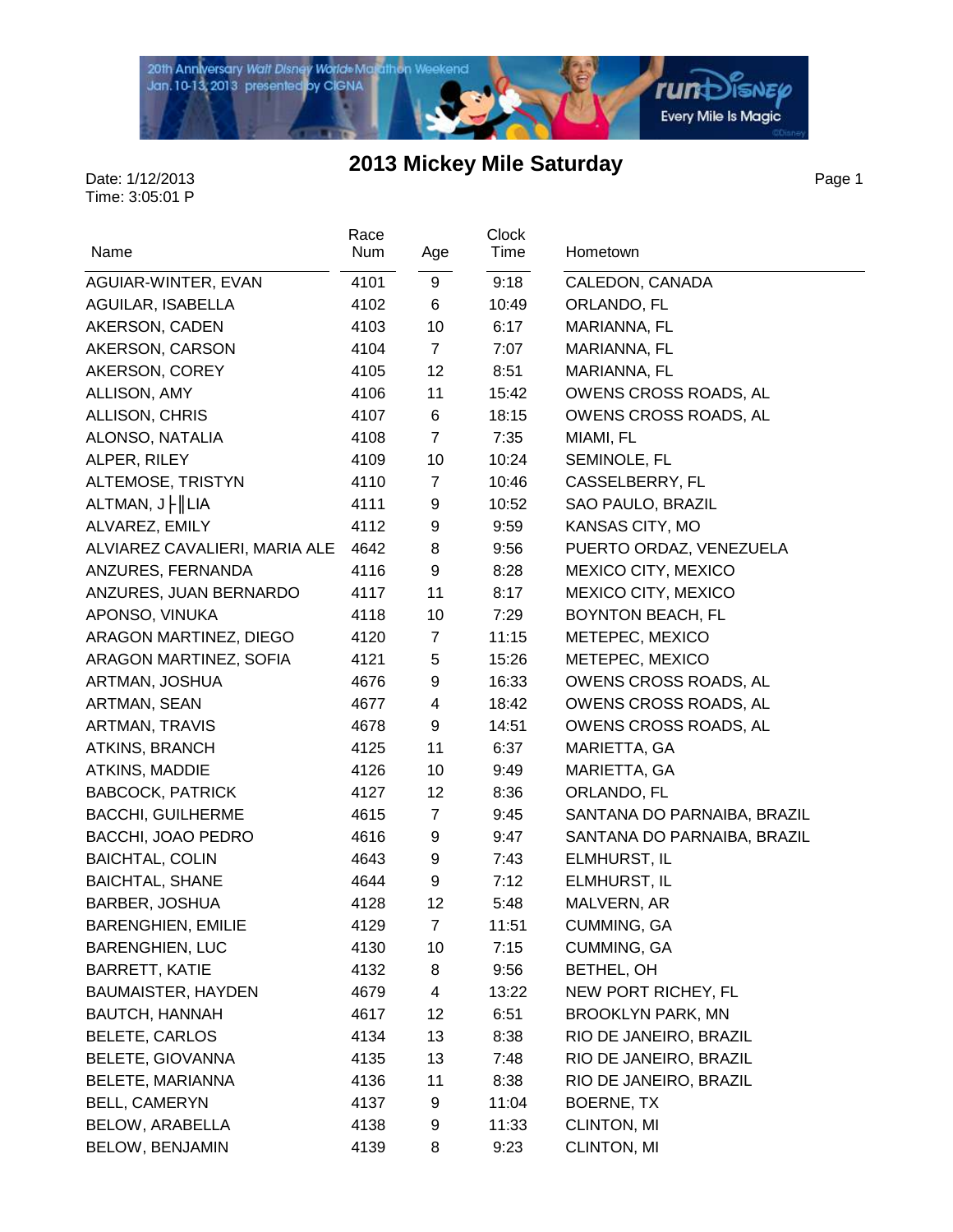|                             | Race |                | Clock |                                 |
|-----------------------------|------|----------------|-------|---------------------------------|
| Name                        | Num  | Age            | Time  | Hometown                        |
| <b>BENEY, FLORIANE</b>      | 4140 | 5              | 11:54 | MONT ST-HILAIRE, CANADA         |
| BENEY, MARILOU              | 4141 | $\overline{7}$ | 9:32  | MONT ST-HILAIRE, CANADA         |
| BENEY, MATH -O              | 4142 | 9              | 8:08  | MONT ST-HILAIRE, CANADA         |
| <b>BENNETT, ASHLEY</b>      | 4645 | 10             | 8:31  | <b>VERO BEACH, FL</b>           |
| <b>BERTRAM, KAILEY</b>      | 4143 | 11             | 7:59  | DEERFIELD, IL                   |
| BISARRA, ZACHARY            | 4144 | 11             | 9:40  | <b>EAST AURORA, NY</b>          |
| <b>BLACK, KATIE</b>         | 4145 | 8              | 10:39 | LITTLETON, CO                   |
| <b>BLANCO, KYLE GABRIEL</b> | 4146 | 10             | 10:18 | ORLANDO, FL                     |
| BOHORQUEZ, NOAH             | 4680 | 13             | 7:06  | WILLEMSTAD, NETHERLANDS ANTILLE |
| BOHORQUEZ, YZABELLA         | 4681 | 9              | 11:07 | WILLEMSTAD, NETHERLANDS ANTILLE |
| <b>BONTRAGER, CASSIE</b>    | 4147 | 12             | 6:47  | SARASOTA, FL                    |
| BOUAMOUT, ISABELLA          | 4682 | 12             | 8:55  | WINDERMERE, FL                  |
| BRAGAGLIA, ALEXANDER        | 4148 | 10             | 9:34  | MOUNT PROSPECT, IL              |
| BRAGAGLIA, SOPHIA           | 4149 | 12             | 7:34  | MOUNT PROSPECT, IL              |
| <b>BRANDALISE, GEORGE</b>   | 4150 | 11             | 9:20  | FLORIANOPOLIS, BRAZIL           |
| BRAVO, JOSIE                | 4153 | 9              | 9:01  | FORT MYERS, FL                  |
| <b>BRAVO, THOMAS</b>        | 4154 | $\overline{7}$ | 13:40 | FORT MYERS, FL                  |
| <b>BRIGGS, DILLON</b>       | 4155 | 13             | 7:21  | <b>GREENFIELD, WI</b>           |
| <b>BROWN, CHAISE</b>        | 4157 | 9              | 7:32  | LITHIA, FL                      |
| <b>BROWN, PEYTON</b>        | 4158 | 9              | 22:49 | WINTER GARDEN, FL               |
| <b>BROWN, SKYLER</b>        | 4159 | 11             | 8:00  | LITHIA, FL                      |
| <b>BUGERA, MEAGAN</b>       | 4160 | 10             | 11:13 | BRANDON, CANADA                 |
| <b>BURGET, ANNABELLE</b>    | 4683 | 5              | 14:37 | JACKSONVILLE, FL                |
| CAMPAGNA, WARREN            | 4161 | 9              | 9:58  | SLIDELL, LA                     |
| CANDELARIA, BIANCA          | 4162 | 12             | 7:43  | CARY, NC                        |
| CANFIELD, BO                | 4646 | 8              | 8:35  | FOXBORO, MA                     |
| CARABALLO, LUCY             | 4163 | 9              | 9:45  | GARNER, NC                      |
| CARLOS, CAMERON             | 4165 | 8              | 7:28  | LEXINGTON, SC                   |
| CASEY, MILES                | 4166 | 10             | 16:13 | LAFAYETTE, LA                   |
| CATACUTAN, MICHAEL DWIGHT   | 4168 | 13             | 7:57  | WEST MELBOURNE, FL              |
| CAVALHEIRO, GIOVANNA        | 4169 | 9              | 9:45  | SAO PAULO, BRAZIL               |
| <b>CHADDERTON, LAUREN</b>   | 4647 | 12             | 6:05  | <b>BRANDON, FL</b>              |
| CHANCEY, BRAYDEN            | 4170 | 7              | 7:10  | PHENIX CITY, AL                 |
| CHANN, ANTHONY              | 4684 | 6              | 8:41  | ORADELL, NJ                     |
| CHANN, MEGAN                | 4685 | 9              | 10:29 | ORADELL, NJ                     |
| CHETBI, ALEC                | 4608 | 10             | 6:12  | <b>CELEBRATION, FL</b>          |
| CHILD, ELLA                 | 4171 | 10             | 8:59  | <b>WELLAND, CANADA</b>          |
| CHILD, PRESTON              | 4172 | 11             | 8:37  | WELLAND, CANADA                 |
| CHILDS, CARSON              | 4173 | 9              | 7:11  | LAKEWOOD, CO                    |
| CHILDS, COLE                | 4174 | 12             | 8:53  | LAKEWOOD, CO                    |
| CHRISTENSEN, ANDREW         | 4648 | 8              | 5:59  | OVIEDO, FL                      |
| CHRISTENSEN, BRANDON        | 4649 | 11             | 6:04  | OVIEDO, FL                      |
| <b>CLAEYS, BRANDON</b>      | 4175 | 9              | 8:33  | CALGARY, CANADA                 |
| CLARK, AIDEN                | 4618 | 6              | 12:15 | SEYMOUR, TN                     |
| COLLEY, MAX                 | 4176 | 12             | 9:39  | CUMMING, GA                     |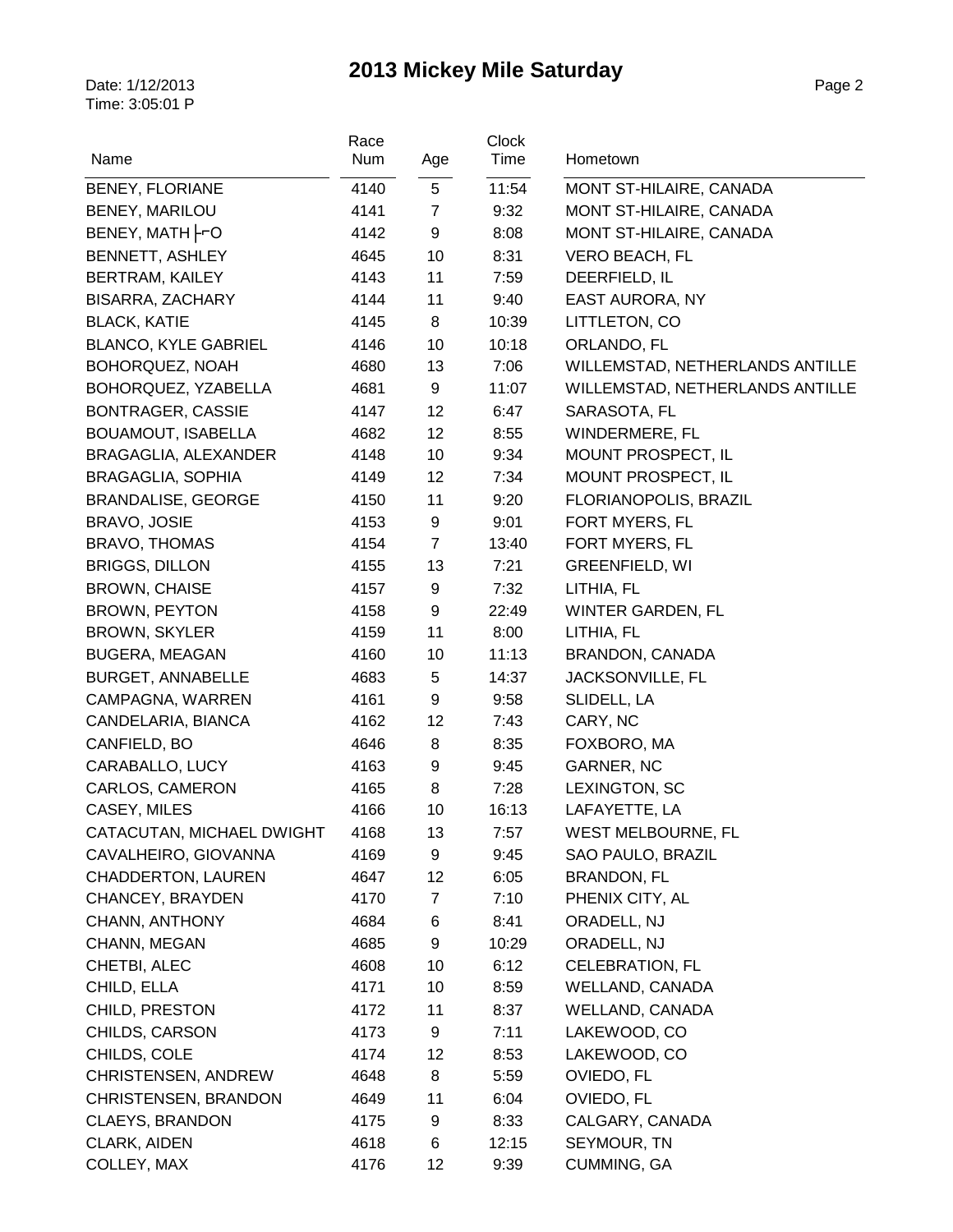| Name                         | Race<br>Num | Age            | <b>Clock</b><br>Time | Hometown                      |
|------------------------------|-------------|----------------|----------------------|-------------------------------|
| COLOMBO, MARIANA             | 4177        | 9              | 10:19                | SAO PAULO, BRAZIL             |
| <b>COLUMBIA, BRICEN</b>      | 4178        | 8              | 9:01                 | LARGO, FL                     |
| COMERFORD, BRADY             | 4179        | 5              | 8:07                 | LARGO, FL                     |
| <b>CONKLIN, BRANDON</b>      | 4180        | 6              | 10:26                | ORLANDO, FL                   |
| CONNER, KAI                  | 4181        | 6              | 13:07                | JACKSONVILLE, FL              |
| <b>CONNER, MISAKI</b>        | 4182        | 10             | 13:07                | JACKSONVILLE, FL              |
| COOPER, NATHAN               | 4183        | 6              | 16:20                | OCCOQUAN, VA                  |
| COOPER, SEBASTIAN            | 4650        | 10             | 11:01                | PEACHTREE CITY, GA            |
| CORDOVA, JAVIER              | 4184        | 9              | 7:53                 | SAN JUAN, PR                  |
| COTTER, ASPEN                | 4619        | 12             | 5:53                 | LAUREL, MT                    |
| COTTER, MAESON               | 4620        | 10             | 6:36                 | LAUREL, MT                    |
| <b>COVINGTON, SHIANNE</b>    | 4185        | 9              | 13:56                | TAMPA, FL                     |
| COWEN, AARON                 | 4186        | 7              | 13:29                | <b>BROWNSVILLE, TX</b>        |
| <b>CRUDGINGTON, ISABELLA</b> | 4188        | 3              | 16:07                | GAINESVILLE, GA               |
| CRUZ LARIOS, MARCELA         | 4190        | 13             | 11:12                | CARMEN, MEXICO                |
| CRUZ LARIOS, OSCAR           | 4191        | 8              | 12:05                | CARMEN, MEXICO                |
| CRUZ LARIOS, PAMELA          | 4192        | 10             | 11:33                | CARMEN, MEXICO                |
| <b>CUNNINGHAM, CADEN</b>     | 4621        | 8              | 9:35                 | LARGO, FL                     |
| CURNOW, JAXON                | 4651        | 6              | 9:36                 | <b>COCONUT CREEK, FL</b>      |
| DAVIS, PIERCE                | 4194        | 4              | 13:15                | BOERNE, TX                    |
| DE REZENDE, ERIC             | 4622        | 13             | 5:36                 | ORLANDO, FL                   |
| DIAZ, AMBER                  | 4196        | 12             | 7:15                 | KISSIMMEE, FL                 |
| DIAZ, ANTONIO                | 4197        | 6              | 10:48                | JACKSONVILLE, FL              |
| DIAZ, FERNANDA               | 4198        | 8              | 8:23                 | JACKSONVILLE, FL              |
| DIAZ, HOLLY                  | 4199        | 12             | 6:59                 | KISSIMMEE, FL                 |
| DISTENFELD, TYLER            | 4200        | 10             | 6:53                 | MECHANICSBURG, PA             |
| DUFFY, MAUREEN               | 4203        | 9              | 7:10                 | EAST QUOGUE, NY               |
| DUNKERLEY, MAX               | 4204        | $\,$ 5 $\,$    | 11:24                | MERIDIANVILLE, AL             |
| EARLEY, EMERSON              | 4205        | 10             | 11:38                | CUMMING, GA                   |
| EARLY, ERICA                 | 4206        | 10             | 8:24                 | BOULDER, CO                   |
| EARLY, SHAELA                | 4208        | 8              | 8:52                 | BOULDER, CO                   |
| EDALL, LANDON                | 4209        | 6              | 13:15                | BOERNE, TX                    |
| EHRENFELD, JOSIAH            | 4718        | 7              | 10:17                | NICEVILLE, FL                 |
| ELLIOTT, AVERY               | 4213        | 6              | 12:48                | MABLETON, GA                  |
| ELLIOTT, ELIJAH              | 4214        | 6              | 16:11                | TEMPLE TERRACE;, FL           |
| ELLIOTT, TRINITY             | 4215        | 8              | 12:53                | TEMPLE TERRACE, FL            |
| ELLISON, EVALYNN             | 4216        | 10             | 10:40                | APO, AE                       |
| ELLISON, OLIVER              | 4217        | $\overline{7}$ | 9:03                 | APO, AE                       |
| ENTRICAN, EVAN               | 4218        | $\overline{7}$ | 9:21                 | OGLESBY, IL                   |
| EUBANK, MACKENZIE            | 4219        | 10             | 7:51                 | <b>GREEN COVE SPRINGS, FL</b> |
| EUBANK, ZACHARY              | 4220        | 12             | 6:52                 | <b>GREEN COVE SPRINGS, FL</b> |
| FERRANT, ARTURO              | 4623        | 10             | 7:21                 | CD. CARMEN, CAMPECHE, MEXICO  |
| FERRANT, MONTSERRAT          | 4624        | 5              | 11:43                | CD. CARMEN CAMPECHE, MEXICO   |
| <b>FERREIRA, LUCAS</b>       | 4221        | 10             | 7:51                 | RIO DE JANEIRO, BRAZIL        |
| FIRPO, ALESSIO               | 4224        | 9              | 11:03                | BUENOS AIRES, ARGENTINA       |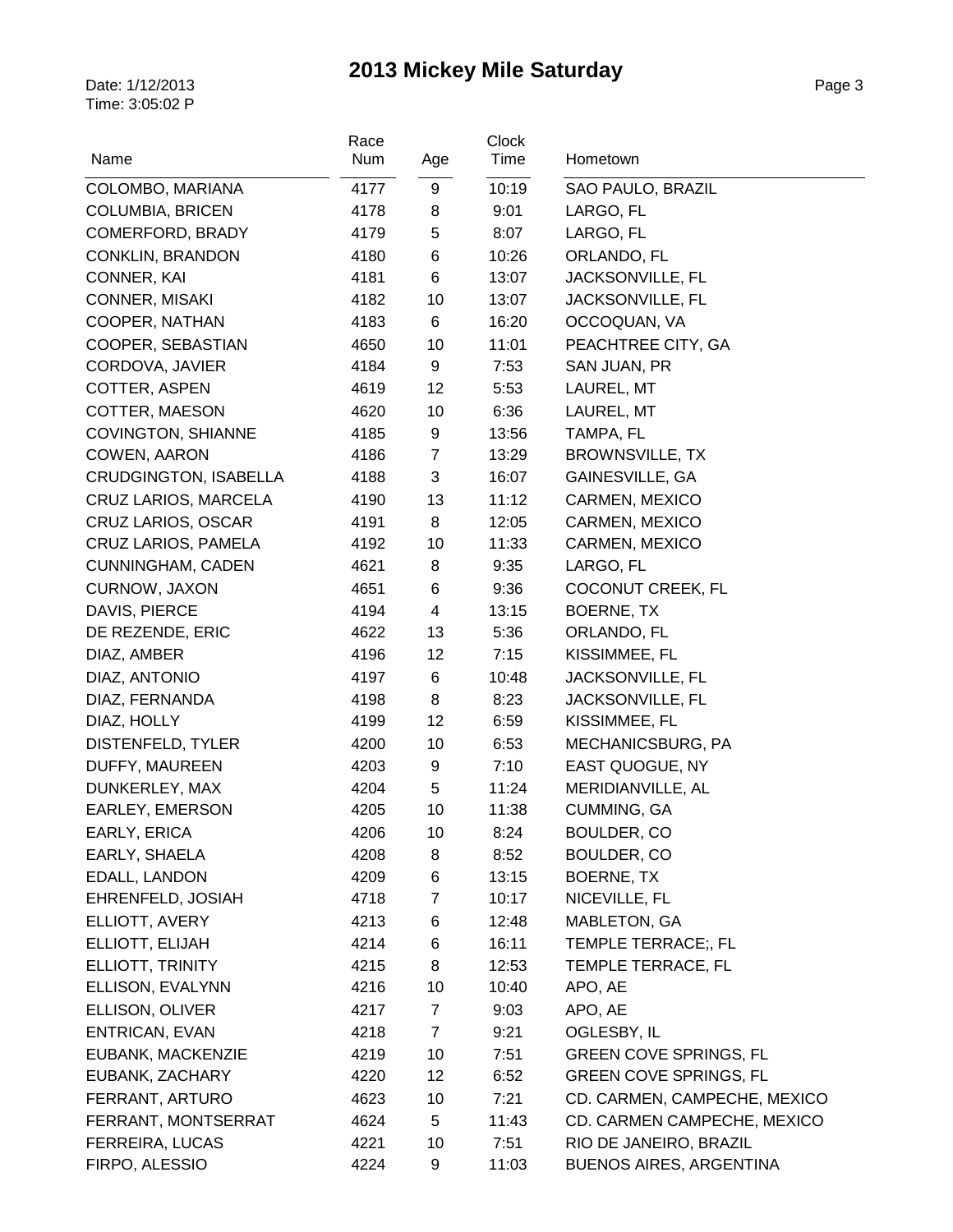| Name                      | Race<br>Num |                | Clock<br>Time | Hometown                  |
|---------------------------|-------------|----------------|---------------|---------------------------|
|                           |             | Age            |               |                           |
| FISKE, ALEC               | 4225        | 10             | 8:52          | GAINESVILLE, FL           |
| FISKE, HAYLEE             | 4226        | 9              | 10:23         | <b>GAINESVILLE, FL</b>    |
| FITZPATRICK, WILLA        | 4686        | 4              | 13:39         | WINDERMERE, FL            |
| FLANNERY, JARED           | 4687        | 10             | 8:12          | FARMINGTON, MN            |
| FLANNERY, REBECCA         | 4688        | 12             | 11:43         | FARMINGTON, MN            |
| FLEMING, MATTHEW          | 4228        | $\overline{7}$ | 12:34         | <b>WEST MELBOURNE, FL</b> |
| FLEMING, MICHAEL          | 4229        | 5              | 13:24         | WEST MELBOURNE, FL        |
| FLYNN, RYAN GRACE         | 4625        | 11             | 7:23          | LAKE WORTH, FL            |
| FOSSATI, CAROLINE         | 4230        | 6              | 9:29          | ST JOHNS, FL              |
| FOSTER, BRODY             | 4653        | 9              | 10:31         | AUBURNDALE, FL            |
| FOSTER, EMILY             | 4654        | 5              | 11:19         | AUBURNDALE, FL            |
| FOUCH, HALLE              | 4231        | 12             | 7:42          | DAVIE, FL                 |
| FOUCH, KATHRYN            | 4232        | $\overline{7}$ | 9:20          | DAVIE, FL                 |
| FOUCH, MACY               | 4233        | 9              | 9:18          | DAVIE, FL                 |
| FOWLER, RYAN              | 4234        | 11             | 7:32          | <b>INDIAN TRAIL, NC</b>   |
| FOX-GREENBERG, LEO        | 4235        | 6              | 9:09          | PARKLAND, FL              |
| FREY, WYATT               | 4609        | 6              | 10:38         | ORLANDO, FL               |
| FRITZ, ASHLEE             | 4689        | 11             | 9:01          | MELBOURNE, FL             |
| FRITZ, BAYLEE             | 4690        | 9              | 10:04         | MELBOURNE, FL             |
| GALLMAN, SARA             | 4236        | 5              | 15:18         | CALHOUN, GA               |
| GARCIA, JABARI            | 4237        | 10             | 7:37          | <b>WALLKILL, NY</b>       |
| GARCIA, JADE              | 4238        | 6              | 9:40          | <b>WALLKILL, NY</b>       |
| GARCIA, NIA               | 4239        | 8              | 10:12         | WALLKILL, NY              |
| <b>GARCIA, NILE</b>       | 4240        | 12             | 6:47          | WALLKILL, NY              |
| GARNER, DONOVAN           | 4691        | 6              | 10:56         | <b>COMMERCE TWP, MI</b>   |
| <b>GARNER, ETHAN</b>      | 4692        | 8              | 11:12         | <b>COMMERCE TWP, MI</b>   |
| GARZA, DOMINIC            | 4243        | 6              | 16:18         | KANSAS CITY, MO           |
| GAUVIN, JOSEPHINE         | 4244        | 5              | 11:57         | INNISFIL, CANADA          |
| <b>GERDA, MICHAEL</b>     | 4245        | 8              | 7:29          | LAKEVILLE, MN             |
| <b>GERDA, NICHOLAS</b>    | 4246        | 10             | 6:32          | LAKEVILLE, MN             |
| GIBSON, JOSHUA            | 4247        | 11             | 9:36          | ALEDO, IL                 |
| GIBSON, SARAH             | 4248        | 8              | 8:30          | ALEDO, IL                 |
| <b>GIL, CHRISTOPHER</b>   | 4249        | 10             | 7:03          | ALEXANDRIA, VA            |
| GIRGASKY, GARRETT         | 4250        | 8              | 8:38          | BETHLEHEM, CT             |
| GIRGASKY, SADIE           | 4251        | 6              | 10:01         | BETHLEHEM, CT             |
| GOCKENBACH, TAYLOR        | 4255        | 9              | 12:41         | PORT SAINT LUCIE, FL      |
| GOGGIA, GAVIN             | 4256        | 12             | 7:32          | SOLDOTNA, AK              |
| GOODMAN, TJ               | 4656        | 5              | 13:57         | POWELL, TN                |
| <b>GOODRICH, LAUREN</b>   | 4258        | 11             | 7:14          | MERIDIANVILLE, AL         |
| GOOSSEN, KYLIN            | 4259        | 8              | 9:39          | GAYLORD, MN               |
| GOTTIER, DAYNE            | 4260        | 9              | 11:07         | AGAWAM, MA                |
| GRAHAM, SOPHIE            | 4261        | 10             | 7:31          | WINDERMERE, FL            |
| <b>GRANDCHAMP, BASILE</b> | 4657        | 5              | 11:42         | SULLENS, SWITZERLAND      |
| <b>GREASER, AUSTIN</b>    | 4262        | 12             | 6:23          | VANDALIA, OH              |
| <b>GREASER, BYRON</b>     | 4263        | 12             | 8:24          | VANDALIA, OH              |
|                           |             |                |               |                           |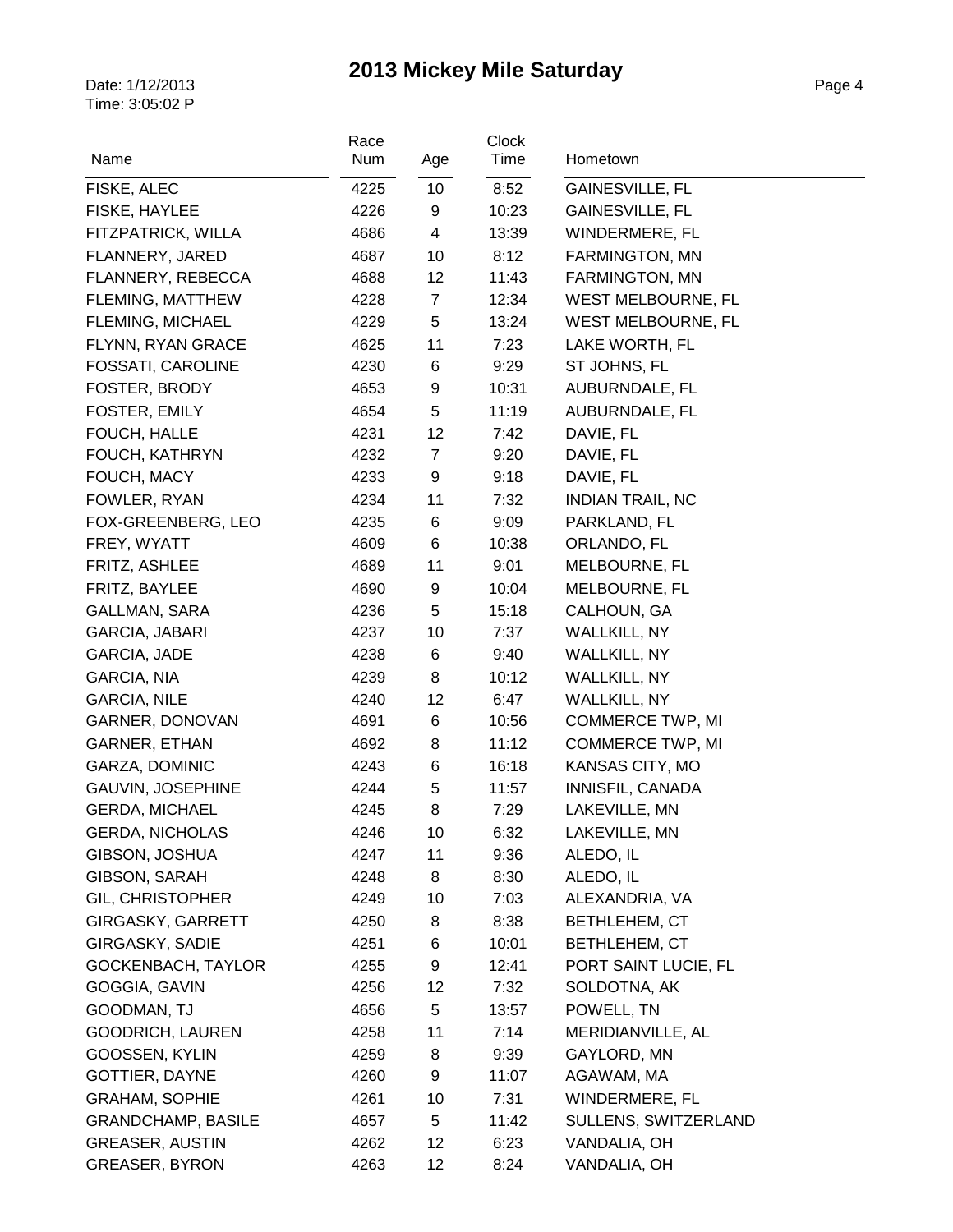| Name                     | Race<br>Num | Age            | <b>Clock</b><br>Time | Hometown                  |
|--------------------------|-------------|----------------|----------------------|---------------------------|
| <b>GREEN, BROOKE</b>     | 4264        | 8              | 12:08                | LARGO, FL                 |
| <b>GREEN, JOANNA</b>     | 4626        | 10             | 17:41                | HUNTINGTON BEACH, CA      |
| GREENWOOD, KLOEY         | 4610        | 9              | 12:10                | MANTENO, IL               |
| <b>GREGORY, CLAIRE</b>   | 4265        | 9              | 11:14                | COLUMBUS, GA              |
| <b>GREGORY, PETER</b>    | 4266        | 6              | 9:04                 | AUSTIN, TX                |
| GRIEGER, ADA             | 4659        | 6              | 9:19                 | LONGWOOD, FL              |
| <b>GROCE, ELLIE</b>      | 4693        | 4              | 13:46                | LITTLETON, CO             |
| <b>GUSTAFSON, ROBERT</b> | 4267        | $\overline{7}$ | 11:54                | LAKE IN THE HILLS, IL     |
| HACKL, ABIGAIL           | 4694        | 4              | 13:06                | PERRY, GA                 |
| HACKL, JACOB             | 4695        | $\overline{c}$ | 17:17                | PERRY, GA                 |
| HACKL, SAMUEL            | 4696        | 5              | 9:17                 | PERRY, GA                 |
| HADUBIAK, MCKENZIE       | 4268        | 12             | 14:37                | EDMONTON, CANADA          |
| HALL, SKYLAR             | 4269        | 9              | 8:40                 | MEDINA, OH                |
| HALL, TOMMY              | 4270        | 9              | 6:53                 | LITTLETON, MA             |
| HAMMOND, ELIZABETH       | 4271        | 5              | 12:47                | <b>WAUCONDA, IL</b>       |
| HARDY, MIA               | 4272        | 5              | 10:47                | MINT HILL, NC             |
| HARDY, THANE             | 4273        | 5              | 10:48                | MINT HILL, NC             |
| HARMATA, ELLA            | 4274        | 9              | 9:01                 | CASTLEREAGH, AUSTRALIA    |
| HASLAM, ELLA             | 4660        | 8              | 11:16                | HARLEYSVILLE, PA          |
| HASLAM, SPENSER          | 4661        | 11             | 8:09                 | HARLEYSVILLE, PA          |
| HASLAM, VERONICA         | 4662        | 8              | 10:03                | HARLEYSVILLE, PA          |
| HATCHETT, HOLLAND        | 4275        | 5              | 9:40                 | OCALA, FL                 |
| HAYDEN, JADA             | 4276        | 8              | 16:16                | ORLADNO, FL               |
| <b>HEBERT, JACOB</b>     | 4277        | 13             | 5:58                 | ZOLFO SPRINGS, FL         |
| <b>HEGGE, MICHAEL</b>    | 4278        | 9              | 15:29                | BURLINGTON, CANADA        |
| HEGGE, SARAH             | 4279        | $\overline{7}$ | 11:52                | <b>BURLINGTON, CANADA</b> |
| HEISSERER, REYNA         | 4280        | 5              | 11:32                | TROPHY CLUB, TX           |
| HELD, ANNA               | 4281        | 11             | 10:03                | TAMPA, FL                 |
| <b>HELD, HUNTER</b>      | 4282        | 9              | 23:09                | TAMPA, FL                 |
| HELD, RACHEL             | 4283        | 9              | 8:38                 | TAMPA, FL                 |
| HILL, ALEX               | 4288        | 8              | 9:32                 | OCALA, FL                 |
| HIRSCHFELD, TREVOR       | 4289        | 8              | 9:10                 | PHOENIX, AZ               |
| HODSON, CLAIRE           | 4627        | 11             | 6:34                 | RACELAND, LA              |
| <b>HODSON, GABRIEL</b>   | 4628        | 9              | 7:08                 | RACELAND, LA              |
| HODSON, NATHAN           | 4629        | 11             | 5:48                 | RACELAND, LA              |
| HODSON, SAMUEL           | 4663        | 6              | 8:11                 | RACELAND, LA              |
| HOFMASTER, RONIN         | 4290        | $\overline{7}$ | 8:28                 | MANASSAS, VA              |
| HOGAN, ALICIA            | 4291        | 13             | 7:42                 | PAPILLION, NE             |
| <b>HOGAN, ANTHONY</b>    | 4292        | 11             | 7:42                 | PAPILLION, NE             |
| HOLAWAY, BEN             | 4293        | $\overline{7}$ | 11:32                | ST LOUIS, MO              |
| HOLAWAY, SAM             | 4294        | 12             | 11:40                | ST LOUIS, MO              |
| HOLLAND, ALLISON         | 4295        | 8              | 7:49                 | TAMPA, FL                 |
| HOLLAND, TYLER           | 4296        | 6              | 10:18                | TAMPA, FL                 |
| HOOGERVORST, MATTHEW     | 4297        | 10             | 11:44                | CHAPEL HILL, NC           |
| HUFFMAN, CATHERINE       | 4298        | 13             | 10:19                | POWELL, OH                |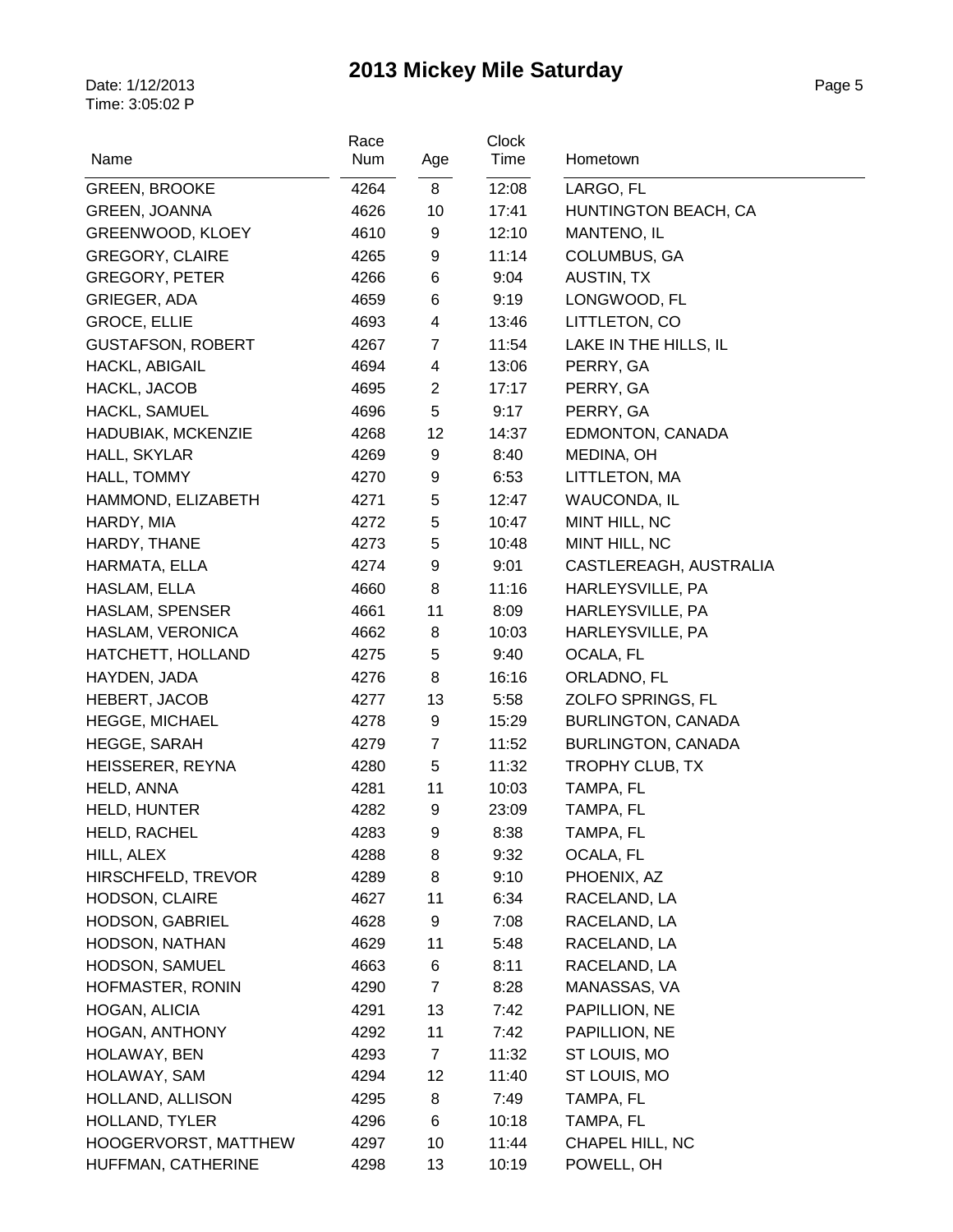| Name                     | Race<br>Num | Age            | <b>Clock</b><br>Time | Hometown                    |
|--------------------------|-------------|----------------|----------------------|-----------------------------|
| HUFFMAN, KELAN           | 4299        | 9              | 8:56                 | POWELL, OH                  |
| HUFFMAN, TARYN           | 4300        | 11             | 12:46                | POWELL, OH                  |
| HUNTER, DYLAN            | 4630        | 9              | 9:06                 | AUBURN, AL                  |
| HUNTER, NOAH             | 4631        | $\overline{7}$ | 8:35                 | AUBURN, AL                  |
| <b>IMPERIAL, JOHANN</b>  | 4301        | 11             | 11:02                | DENVER, PA                  |
| INGRAHAM, CONNER         | 4302        | 6              | 12:25                | BELLEVUE, NE                |
| <b>INGRAHAM, EMILY</b>   | 4303        | 6              | 12:27                | BELLEVUE, NE                |
| IRISH, ABIGAIL           | 4304        | 9              | 7:09                 | NORTH YARMOUTH, ME          |
| IRISH, CAMERON           | 4305        | $\overline{7}$ | 7:13                 | NORTH YARMOUTH, ME          |
| <b>IRISH, MADELINE</b>   | 4306        | 12             | 7:08                 | NORTH YARMOUTH, ME          |
| <b>JAHOOR, AUSTIN</b>    | 4309        | 10             | 7:55                 | <b>BELLEVILLE, CANADA</b>   |
| JAHOOR, REBECCA          | 4310        | 9              | 8:38                 | BELLEVILLE, CANADA          |
| JAYAPREGASHAM, SESHAN    | 4311        | 11             | 6:35                 | OVIEDO, FL                  |
| JOHNS, IAN               | 4632        | 5              | 8:51                 | RIVERVIEW, FL               |
| <b>JOHNSON, KIANA</b>    | 4312        | 8              | 8:07                 | MINNEOLA, FL                |
| JOHNSON, QUENTIN         | 4313        | $\overline{7}$ | 8:40                 | MINNEOLA, FL                |
| JOHNSTON, KAITLYN        | 4777        | 5              | 11:07                | PARRISH, FL                 |
| JOHNSTON, LORELAI        | 4698        | $\overline{7}$ | 10:11                | PARRISH, FL                 |
| JONES, ABIGAEL           | 4314        | 9              | 11:07                | TOMBALL, TX                 |
| JONES, MATTHEW           | 4315        | 11             | 6:57                 | TOMBALL, TX                 |
| <b>JONES, PHILIPPA</b>   | 4316        | 5              | 9:08                 | TOMBALL, TX                 |
| JORDAN, DELANIE          | 4317        | 5              | 13:56                | DREXEL HILL, PA             |
| JORDAN, LOGAN            | 4318        | 8              | 13:57                | DREXEL HILL, PA             |
| JUNQUEIRA, ANDRE         | 4633        | 8              | 10:23                | SANTANA DE PARNAIBA, BRAZIL |
| <b>JUNQUEIRA, PEDRO</b>  | 4634        | 11             | 9:45                 | SANTANA DE PARNAIBA, BRAZIL |
| <b>JUSTICE, DALTON</b>   | 4319        | 6              | 10:36                | WILLIAMSBURG, IN            |
| KAMINER, GAVIN           | 4320        | $\overline{7}$ | 10:25                | ORLANDO, FL                 |
| KAPICA, TOMMY            | 4321        | 10             | 6:55                 | BOULDER, CO                 |
| KARBOWSKI, MATTHEW       | 4322        | 9              | 8:11                 | GILBERTS, IL                |
| KEISTER, BENJAMIN        | 4323        | 10             | 7:40                 | SPRING HILL, FL             |
| KELCH, KAYLA             | 4324        | 13             | 14:32                | AURORA, IL                  |
| KELCH, KINSEY            | 4325        | $\overline{7}$ | 14:29                | AURORA, IL                  |
| KELCH, RILEY             | 4326        | 10             | 14:31                | AURORA, IL                  |
| KING, JILLIAN            | 4327        | $\overline{7}$ | 8:33                 | TIPP CITY, OH               |
| KING, MATTHEW            | 4328        | 8              | 8:26                 | TIPP CITY, OH               |
| KITTNER, CAROL ANNE      | 4329        | 9              | 11:24                | DAVENPORT, FL               |
| KITTNER, TRAVIS          | 4330        | 9              |                      | DAVENPORT, FL               |
| KOHUCH, ALEXIS           |             |                | 7:50                 | OAKBANK, CANADA             |
|                          | 4331        | 7              | 7:34                 |                             |
| KOHUCH, KADYN            | 4332        | 9              | 6:04                 | OAKBANK, CANADA             |
| <b>KRAUSSE, ISABELLA</b> | 4333        | 6              | 12:02                | WEST WINDSOR, NJ            |
| KRAUSSE, KAYLA           | 4334        | 8              | 12:01                | WEST WINDSOR, NJ            |
| KRUSE, ALEXANDER         | 4335        | 6              | 10:02                | <b>BRADENTON, FL</b>        |
| KRUSE, OLIVIA            | 4336        | 3              | 12:01                | <b>BRADENTON, FL</b>        |
| LAMB, JACK               | 4337        | 6              | 8:20                 | MARIANNA, FL                |
| LANDRY, LAUREN           | 4338        | 9              | 13:00                | TREVOR, WI                  |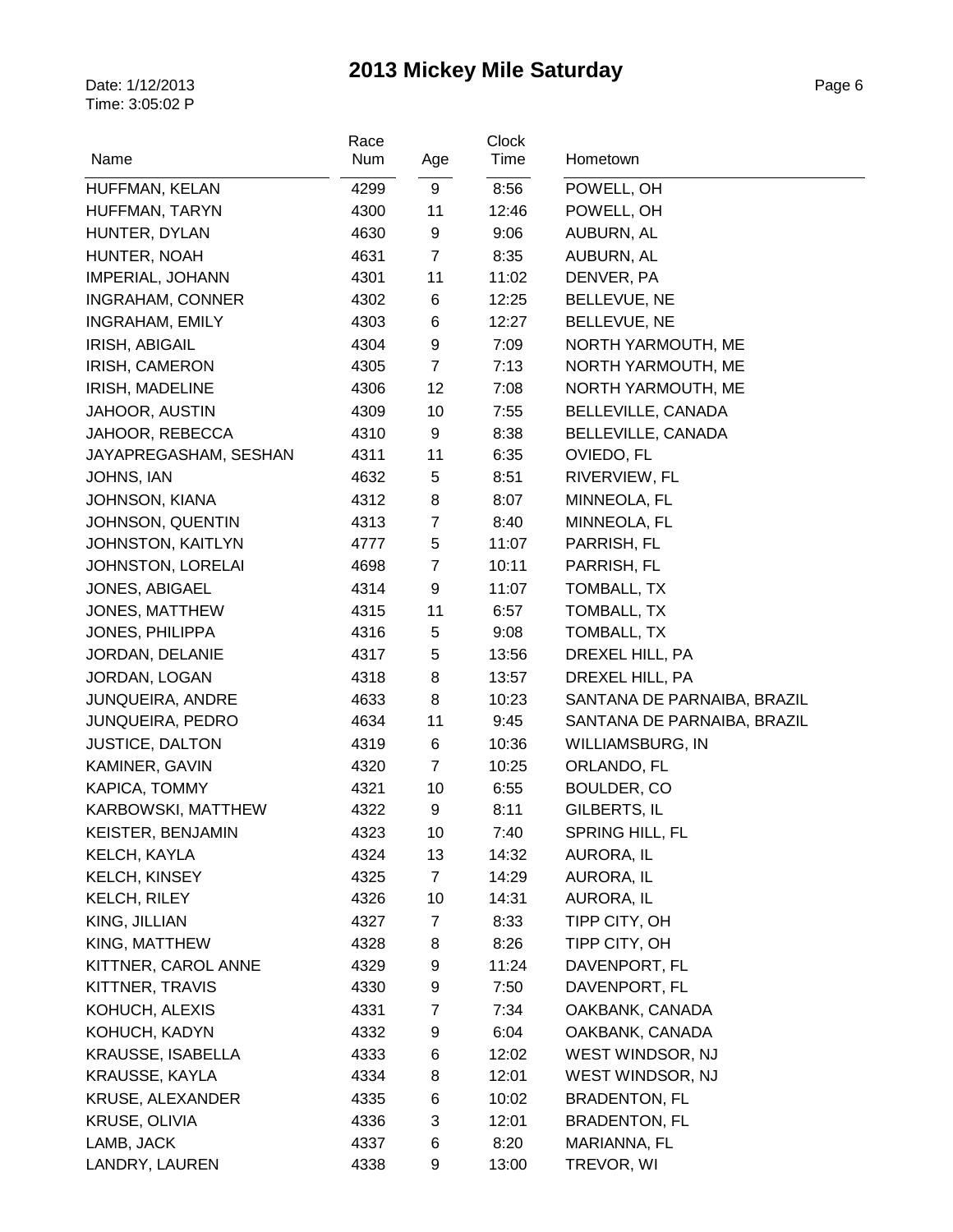| Name                | Race<br>Num | Age            | <b>Clock</b><br>Time | Hometown                      |
|---------------------|-------------|----------------|----------------------|-------------------------------|
| LAPORTE, ALEX       | 4664        | 8              | 9:39                 | KANATA, CANADA                |
| LAPORTE, JONATHAN   | 4665        | 6              | 8:51                 | KANATA, CANADA                |
| LAPORTE, ZACHARY    | 4666        | 4              | 11:25                | KANATA, CANADA                |
| LARA, ELEANOR       | 4339        | 10             | 7:56                 | <b>CELEBRATION, FL</b>        |
| LASSEIGNE, GAVIN    | 4635        | 11             | 6:34                 | RACELAND, LA                  |
| LATINI, KATE        | 4340        | 6              | 13:23                | NEW PORT RICHEY, FL           |
| LATINI, TAYLOR      | 4341        | $\overline{7}$ | 9:54                 | NEW PORT RICHEY, FL           |
| LAWSON, PEYTON      | 4342        | 8              | 11:09                | TAMPA, FL                     |
| LEALE, MADISON      | 4343        | 9              | 8:36                 | SPOKANE, WA                   |
| LEDFORD, TANNER     | 4344        | 12             | 8:58                 | JASPER, GA                    |
| LEDFORD, TUCKER     | 4345        | 8              | 8:13                 | JASPER, GA                    |
| LEDFORD, TYLER      | 4346        | 13             | 5:32                 | JASPER, GA                    |
| LEE, MAKENNA        | 4347        | 8              | 9:57                 | TAMPA, FL                     |
| LEVINE, LILY        | 4350        | $\overline{7}$ | 8:27                 | WINDERMERE, FL                |
| LEWIS, AJ           | 4351        | 9              | 7:59                 | DUBLIN, GA                    |
| LEWIS, AMBER        | 4352        | 12             | 10:48                | DUBLIN, GA                    |
| LIU, KAILYN         | 4354        | 11             | 14:18                | GREENWOOD LAKE, NY            |
| LOHN, FAITH         | 4667        | 4              | 11:58                | LIVE OAK, TX                  |
| LOMBROIA, EMMA      | 4355        | 6              | 11:29                | MELBOURNE, FL                 |
| LONG, BRENDAN       | 4356        | 8              | 6:55                 | WHITEHOUSE, OH                |
| LONGBRAKE, LISSA    | 4357        | 9              | 12:28                | CAPE CORAL, FL                |
| LONGWORTH, DYLAN    | 4358        | 8              | 7:27                 | WOODBURY, MN                  |
| LONGWORTH, LOGAN    | 4359        | 10             | 7:12                 | WOODBURY, MN                  |
| LORENZ, JAKE        | 4360        | 9              | 10:13                | ELMHURST, IL                  |
| LORENZ, KAYLA       | 4361        | $\overline{7}$ | 11:34                | ELMHURST, IL                  |
| LOUDERMILK, MASON   | 4362        | 11             | 6:23                 | DEXTER, MI                    |
| LUKASIK, JOHN RYDER | 4364        | 6              | 9:35                 | FOWLERVILLE, MI               |
| LUKASIK, RAMSEY     | 4365        | 9              | 10:42                | FOWLERVILLE, MI               |
| LUNA, ASHLEE        | 4366        | 13             | 13:47                | CAPE CORAL, FL                |
| LUND, CHRISTIAN     | 4367        | 9              | 8:30                 | LAKE GROVE, NY                |
| LUND, THOMAS        | 4368        | 11             | 9:07                 | LAKE GROVE, NY                |
| LUPPINO, CHELSEA    | 4369        | 7              | 15:41                | <b>GLEN ALPINE, AUSTRALIA</b> |
| LUPPINO, SHELBY     | 4370        | 5              | 13:56                | <b>GLEN ALPINE, AUSTRALIA</b> |
| LUSHER, MACKENZIE   | 4371        | 6              | 9:43                 | ROUND ROCK, TX                |
| MADRID, DANIELA     | 4372        | 10             | 9:05                 | HICKSVILLE, NY                |
| MADRID, GABRIEL     | 4373        | 9              | 8:35                 | HICKSVILLE, NY                |
| MAIUZZO, LANDON     | 4374        | 9              | 10:50                | LAKELAND, FL                  |
| MAKOWSKY, ALLIE     | 4375        | 10             | 11:00                | SUGAR HILL, GA                |
| MAKOWSKY, COURTNEY  | 4376        | 8              | 8:46                 | SUGAR HILL, GA                |
| MALDONADO, KEANU    | 4719        | 9              | 11:23                | WINTER SPRINGS, FL            |
| MANGER, FRANCESCA   | 4377        | $\overline{7}$ | 11:07                | ORLANDO, FL                   |
| MARTZ, ELENA        | 4378        | 10             | 11:56                | <b>FAIRVIEW HEIGHTS, IL</b>   |
| MATTHEWS, WESLEY    | 4379        | 8              | 7:24                 | ROANOKE, VA                   |
| MAURER, KELSI       | 4380        | 5              | 13:08                | GAYLORD, MN                   |
| MAZINKE, LOGAN      | 4381        | $\overline{7}$ | 8:03                 | MORRIS, CANADA                |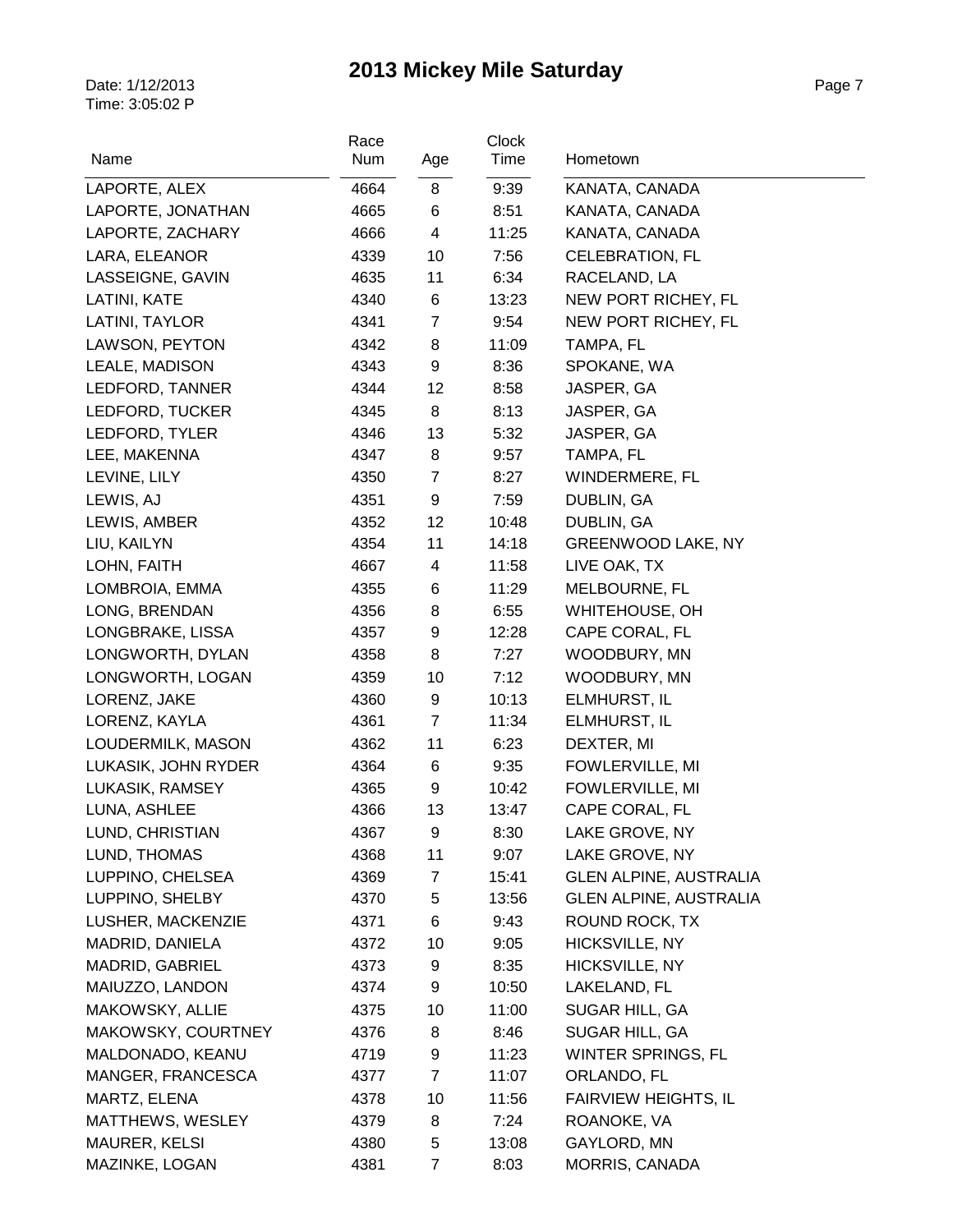| Name                     | Race<br>Num | Age            | <b>Clock</b><br>Time | Hometown                     |
|--------------------------|-------------|----------------|----------------------|------------------------------|
| MAZUREK, CHRISTOPHER     | 4382        | 8              | 8:39                 | RUMSON, NJ                   |
| MCBRIEN, KATELYN         | 4383        | 4              | 12:56                | <b>BOCA RATON, FL</b>        |
| MCCARVILLE, TREY         | 4385        | 9              | 10:53                | ORCHARD PARK, NY             |
| MCDONALD, LIZZY          | 4387        | 10             | 9:23                 | <b>BEECH GROVE, IN</b>       |
| MCHUGH, KYRA             | 4388        | 9              | 7:54                 | CINCINNATI, OH               |
| MCMURRAY, CLAY           | 4391        | $\overline{7}$ | 14:44                | MIDDLEBURG, FL               |
| MCNEILL, CHASE           | 4392        | 9              | 6:43                 | ELMHURST, IL                 |
| MENDONCA, JULIANA        | 4394        | 9              | 10:03                | RIO DE JANEIRO, BRAZIL       |
| MERCADO, LEAH            | 4395        | 6              | 16:07                | RICHMOND, VA                 |
| MESA, SEBASTIAN          | 4399        | 9              | 6:53                 | BOGOTA, COLOMBIA             |
| MILEWSKI, GRACE          | 4400        | 10             | 10:20                | CLINTON, MA                  |
| MILLER, NATE             | 4401        | 5              | 9:57                 | KISSIMMEE, FL                |
| MILLS, JOHN              | 4403        | 9              | 10:07                | NEW BERN, NC                 |
| MOLNAR, ANDREW           | 4668        | 5              | 10:09                | <b>BIG RAPIDS, MI</b>        |
| MONAHAN, MAGGIE          | 4404        | 10             | 8:57                 | ZEPHYRHILLS, FL              |
| MONTEIRO POLONI, ISABELA | 4405        | 10             | 10:30                | SERRA, BRAZIL                |
| <b>MORA, ANDRES</b>      | 4669        | 12             | 6:28                 | MILWAUKEE, WI                |
| MORA, VANESSA MARIE      | 4670        | 10             | 11:14                | MILWAUKEE, WI                |
| MORENO, ISABELLA         | 4700        | 11             | 9:45                 | LAS VEGAS, NV                |
| <b>MORIN, CHRISTOPHE</b> | 4406        | 5              | 13:14                | SAINT-JEAN-SUR-RICHE, CANADA |
| MURO, MARIANA            | 4408        | 10             | 6:49                 | RIO DE JANEIRO, BRAZIL       |
| MURPHY, CARLY            | 4409        | $\overline{7}$ | 9:46                 | WILDWOOD CREST, NJ           |
| MURRAY, KEELIN           | 4411        | 4              | 13:29                | CANTON, GA                   |
| MURRAY, PAIGE            | 4412        | 8              | 11:29                | CANTON, GA                   |
| NEEL, ELIJAH             | 4413        | 5              | 9:15                 | CHESAPEAKE, OH               |
| NICHOLS, TAYLOR          | 4414        | 9              | 10:01                | OOLTEWAH, TN                 |
| NUTTER, KIRA             | 4417        | 13             | 10:31                | SOUTH ELGIN, IL              |
| OCHIPA, BRODY            | 4418        | 9              | 11:34                | ORMOND BEACH, FL             |
| <b>OCHIPA, HAYLEE</b>    | 4419        | 6              | 15:05                | ORMOND BEACH, FL             |
| O'CONNOR, KAMILLE        | 4420        | 7              | 13:34                | CASTLE ROCK, CO              |
| OESTREICH, HANNAH        | 4421        | 9              | 11:31                | WINDERMERE, FL               |
| OESTREICH, TAYLOR        | 4422        | 9              | 11:34                | WINDERMERE, FL               |
| OROZCO, CATALINA         | 4423        | 10             | 10:25                | HEREDIA, COSTA RICA          |
| ORTEGA, JOSHUA           | 4424        | 12             | 8:44                 | OVIEDO, FL                   |
| ORTEGA, TYLER            | 4425        | 12             | 8:42                 | OVIEDO, FL                   |
| OSBORNE, AUSTIN          | 4426        | 8              | 11:44                | PLANT CITY, FL               |
| <b>OSBORNE, HAILEY</b>   | 4427        | 12             | 11:40                | PLANT CITY, FL               |
| OVERMYER, ALAN           | 4428        | 5              | 12:49                | <b>BONITA SPRINGS, FL</b>    |
| OWEN, RILEY              | 4429        | 6              | 8:56                 | TAMPA, FL                    |
| PAGAN, JONATHAN          | 4430        | 11             | 9:23                 | WINDERMERE, FL               |
| PAGAN, JOSHUA            | 4431        | 10             | 11:17                | WINDERMERE, FL               |
| PAGAN, MARIANGELIZ       | 4432        | 13             | 9:33                 | WINDERMERE, FL               |
| PALANT, JULIEN           | 4433        | 10             | 8:19                 | KISSIMMEE, FL                |
| PARENTE, NICHOLAS        | 4434        | 9              | 14:35                | CHATANOOGA, TN               |
| PARKER, SAMANTHA         | 4435        | 10             | 11:29                | <b>WESLEY CHAPEL, FL</b>     |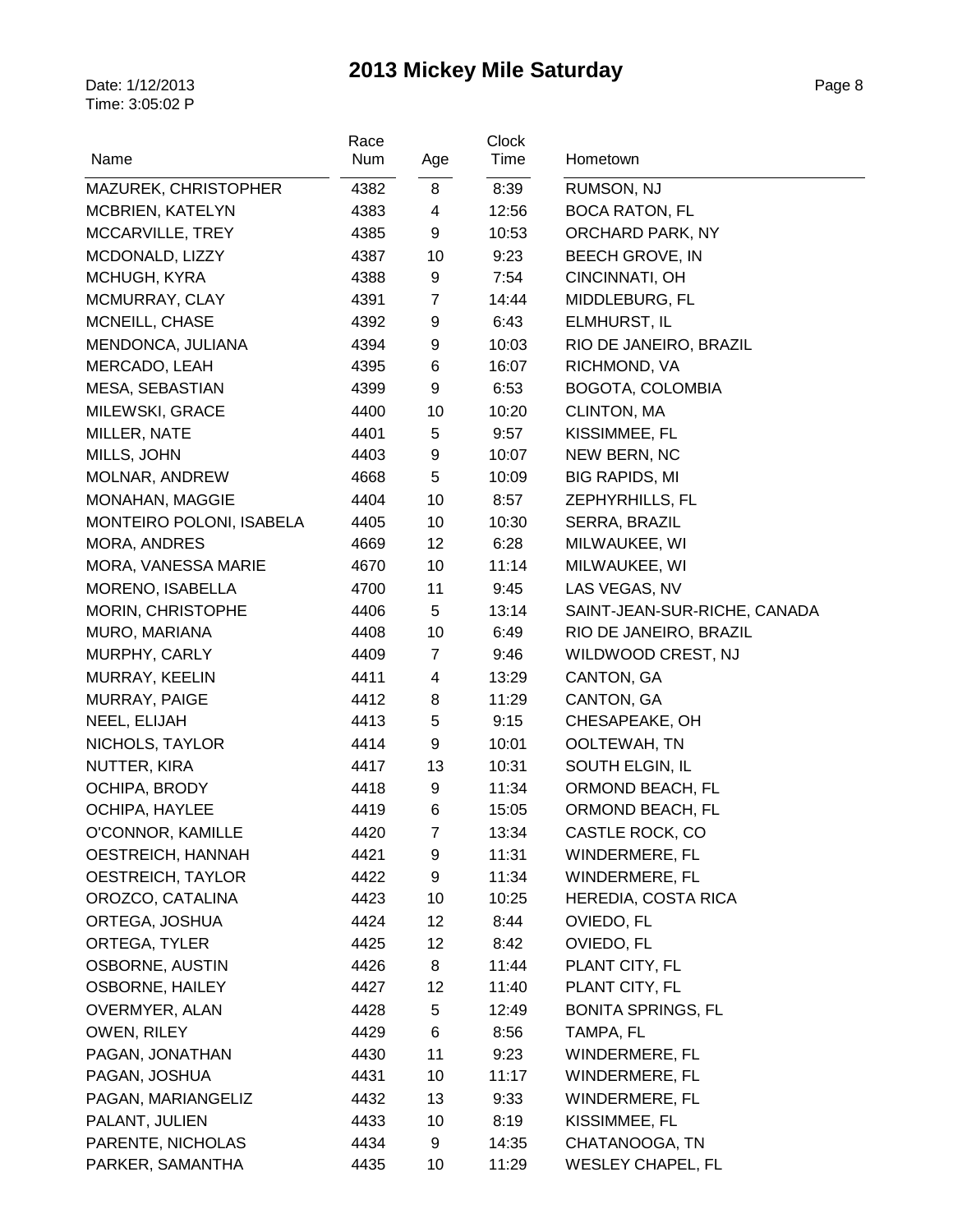| Name                  | Race<br>Num | Age            | <b>Clock</b><br>Time | Hometown                 |
|-----------------------|-------------|----------------|----------------------|--------------------------|
| PASQUALETTI, ANTHONY  | 4436        | $\overline{7}$ | 14:55                | MANTENO, IL              |
| PASQUALETTI, CRISTIAN | 4437        | 6              | 17:13                | <b>WINTERVILLE, GA</b>   |
| PASQUALETTI, ISABELLA | 4438        | 9              | 12:41                | MANTENO, IL              |
| PASQUALETTI, VINCENT  | 4439        | $\overline{7}$ | 9:57                 | WINTERVILLE, GA          |
| PATALUNA, JOHANNA     | 4440        | 6              | 9:04                 | COMMERCE CITY, CO        |
| PATALUNA, JULIA       | 4441        | 8              | 11:38                | COMMERCE CITY, CO        |
| PAUL, SIMRAN          | 4442        | 6              | 11:42                | WAUWATOSA, WI            |
| PAZMINO, ISABELLA     | 4445        | 8              | 8:39                 | ORLANDO, FL              |
| PENLIDIS, NIKI        | 4448        | 9              | 9:10                 | WATERLOO, CANADA         |
| PETERSEN, JOSEPH      | 4449        | 8              | 12:01                | HALLSVILLE, MO           |
| PETERSEN, JOSHUA      | 4450        | 5              | 11:39                | HALLSVILLE, MO           |
| PIAZZA, XATHAN        | 4451        | 8              | 6:21                 | CAPE CORAL, FL           |
| PIAZZA, XAVIER        | 4452        | 8              | 6:47                 | CAPE CORAL, FL           |
| PICKETT, IAN          | 4453        | $\overline{7}$ | 12:30                | ATLANTA, GA              |
| PIESIK, JONATHON      | 4702        | 9              | 6:25                 | CUMBERALAND, ME          |
| PIESIK, TYLER         | 4703        | 8              | 7:08                 | <b>CUMBERLAND, ME</b>    |
| PITTINGER, ALLISON    | 4454        | 6              | 10:24                | TALLAHASSEE, FL          |
| PITTINGER, RANA       | 4455        | 9              | 13:29                | <b>TALLAHASSEE, FL</b>   |
| POE, DANTE            | 4456        | 11             | 6:35                 | FORT LAUDERDALE, FL      |
| POE, ISTANA           | 4457        | 8              | 7:57                 | FORT LAUDERDALE, FL      |
| PRENTISS, JAMES       | 4671        | 11             | 11:01                | MELBOURNE, FL            |
| PRICE, JAYLYN         | 4636        | 4              | 14:19                | SLIDELL, LA              |
| PYLE, CHRISTIAN       | 4459        | 6              | 13:09                | SUWANEE, GA              |
| PYLE, GIBSON          | 4460        | $\overline{7}$ | 12:37                | SPRING, TX               |
| PYLE, HANNAH          | 4461        | 9              | 11:04                | SPRING, TX               |
| PYLE, LAYNE           | 4462        | 11             | 10:51                | SUWANEE, GA              |
| QUARESMA, ANA CLAUDIA | 4463        | 13             | 13:10                | <b>CURITIBA, BRAZIL</b>  |
| QUARESMA, DANIEL      | 4464        | 9              | 14:11                | <b>CURITIBA, BRAZIL</b>  |
| RAFFIN, ANTHONY       | 4465        | 5              | 12:12                | ROCHESTER HILLS, MI      |
| RAFFIN, JAMES         | 4466        | 5              | 13:37                | ROCHESTER HILLS, MI      |
| RAFFINENGO, NICOLAS   | 4637        | 9              | 5:56                 | <b>BOYNTON BEACH, FL</b> |
| RAFFONE, ANTHONY      | 4467        | 11             | 7:27                 | LINDENHURST, IL          |
| RAMAKRISHNA, SUVEDA   | 4704        | 9              | 7:30                 | WINDERMERE, FL           |
| REHER, DYLAN          | 4468        | 8              | 6:58                 | NAPERVILLE, IL           |
| <b>REHER, HUNTER</b>  | 4469        | $\overline{7}$ | 8:43                 | ORLANDO, FL              |
| RESTREPO, WESLEY      | 4470        | 7              | 8:34                 | MELBOURNE, FL            |
| RIVAS, MARCELO        | 4474        | $\overline{7}$ | 9:00                 | <b>BELEN, COSTA RICA</b> |
| ROBERSON, ANNA KATE   | 4475        | 5              | 11:54                | LAKELAND, FL             |
| ROCCO, MADISON        | 4706        | 11             | 11:12                | TWINSBURG, OH            |
| RODRIGUEZ, ALFONSO    | 4476        | 9              | 10:27                | MORELIA, MEXICO          |
| ROJAS, ESTEBAN        | 4611        | 10             | 9:47                 | HEREDIA, COSTA RICA      |
| ROTONDO, ADRIEN       | 4477        | 5              | 9:39                 | BADEN, PA                |
| RUIZ, DIEGO           | 4478        | 11             | 6:38                 | ORLANDO, FL              |
| RUPEKA, LUKE          | 4479        | $\overline{7}$ | 8:08                 | WARREN, OH               |
| SANCHEZ, DANIEL       | 4707        | 11             | 9:10                 | CARMEN, MEXICO           |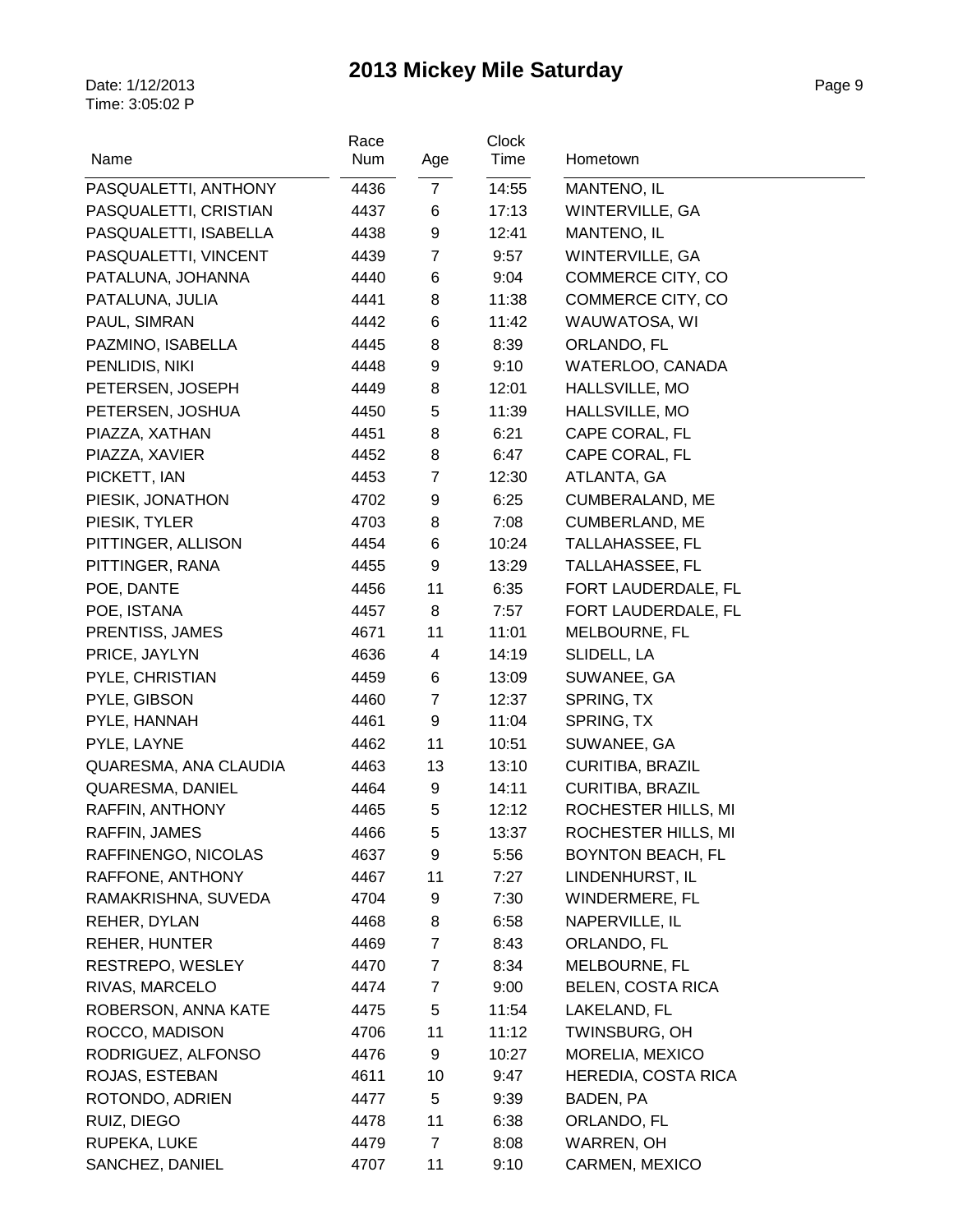| Name                            | Race<br>Num  | Age            | Clock<br>Time | Hometown                      |
|---------------------------------|--------------|----------------|---------------|-------------------------------|
|                                 |              |                |               |                               |
| SANDERS, ABBY                   | 4483         | 9              | 8:49          | LOUISVILLE, KY                |
| <b>SANDERS, NICHOLAS</b>        | 4484         | 5              | 14:11         | LOUISVILLE, KY                |
| SANTIESTEBAN, BROOKE            | 4672         | 13             | 5:24          | LUTZ, FL                      |
| SARDILLO, BEA                   | 4485         | 10             | 8:48          | APPLE VALLEY, CA              |
| SARDILLO, TONI                  | 4486         | 8              | 11:09         | APPLE VALLEY, CA              |
| SAYLOR, ANDREW                  | 4638         | $\overline{7}$ | 11:10         | ORLANDO, FL                   |
| SCHARDT, DANI                   | 4487         | 9              | 16:40         | APEX, NC                      |
| SCHEER, ELIZABETH               | 4488         | 10             | 7:05          | SHELBY TWP, MI                |
| <b>SCHEER, LUKE</b>             | 4489         | 8              | 6:48          | SHELBY TWP, MI                |
| SCHWALBE, JACOB                 | 4491         | 8              | 8:31          | APOPKA, FL                    |
| SHARROW, COLIN                  | 4493         | 12             | 11:33         | ESTERO, FL                    |
| SHARROW, CONNER                 | 4494         | 13             | 10:55         | ESTERO, FL                    |
| SHIPMAN, LIBBY                  | 4496         | 6              | 12:43         | PORTADOWN, GREAT BRITAIN (UK) |
| SHOEMAKER, REX                  | 4497         | 6              | 8:51          | HAHIRA, GA                    |
| SILVA, DALE                     | 4498         | 10             | 8:51          | SAO PAULO, BRAZIL             |
| SILVA, JOAO VICTOR              | 4499         | 11             | 13:26         | <b>CURITIBA, BRAZIL</b>       |
| SIMON, MIA                      | 4500         | 9              | 7:47          | DELRAY BEACH, FL              |
| SIMPSON, TRIPP                  | 4501         | 10             | 8:50          | DANIEL ISLAND, SC             |
| SINCLAIR, ETHAN                 | 4708         | 6              | 14:23         | WEARE, NH                     |
| SINCLAIR, JENNA                 | 4709         | 4<br>9         | 14:42         | WEARE, NH                     |
| SMILEY, BAILEY                  | 4502         |                | 9:45          | ORLANDO, FL                   |
| SMITH, KIRA                     | 4503         | 10<br>12       | 8:56          | APOPKA, FL<br>CINCINNATI, OH  |
| SMITH, MADDIE<br>SMITH, MICHAEL | 4504<br>4506 | 9              | 9:49<br>7:53  | CAPE CORAL, FL                |
| SMITH, PARKER                   | 4507         | $\overline{7}$ | 10:51         | CLARKSVILLE, TN               |
| SMITH, SAMANTHA                 | 4508         | 9              | 8:42          | TAMPA, FL                     |
| SMITH, SARAH                    | 4509         | 9              | 7:32          | TAMPA, FL                     |
| SMITH, SOPHIA                   | 4510         | 12             | 11:32         | MAITLAND, FL                  |
| SMITH, TRENT                    | 4511         | 11             | 6:17          | CASSELBERRY, FL               |
| SMITH, VANN                     | 4512         | 8              | 8:50          | MAITLAND, FL                  |
| SMITH, WARNER                   | 4513         | 6              | 10:52         | CLARKSVILLE, TN               |
| SOLARES, CARLOS                 | 4514         | $\overline{7}$ | 10:40         | ETOBICOKE, CANADA             |
| SONAGLIA, DANTE                 | 4515         | 13             | 6:25          | MARIANNA, FL                  |
| SORKIN, MITCHELL                | 4516         | 5              | 12:34         | SEMINOLE, FL                  |
| SOTO, GABRIEL                   | 4517         | 9              | 9:02          | HEREDIA, COSTA RICA           |
| STANSBERRY, CALEB               | 4518         | 10             | 9:11          | FORT BUCHANAN, PR             |
| STASIO, ISABELLA                | 4519         | 9              | 10:11         | TEMPLE TERRACE, FL            |
| STAYER, MARQUEL                 | 4520         | 9              | 10:13         | ORLANDO, FL                   |
| STECHER, AUDREY                 | 4521         | 10             | 10:02         | POWELL, OH                    |
| STELFLUG, NATHAN                | 4522         | 13             | 5:23          | TERRE HAUTE, IN               |
| STELFLUG, SAMUEL                | 4523         | 11             | 7:43          | TERRE HAUTE, IN               |
| STERRETT, ILYANA                | 4612         | 6              | 13:33         | FORT MYERS, FL                |
| STERRETT, ISABELLA              | 4613         | 11             | 10:55         | FORT MYERS, FL                |
| STEVENSON, PAUL                 | 4524         | 6              | 9:51          | DURYES, PA                    |
| STINNETT, EVA                   | 4525         | 5              | 10:42         | LUTZ, FL                      |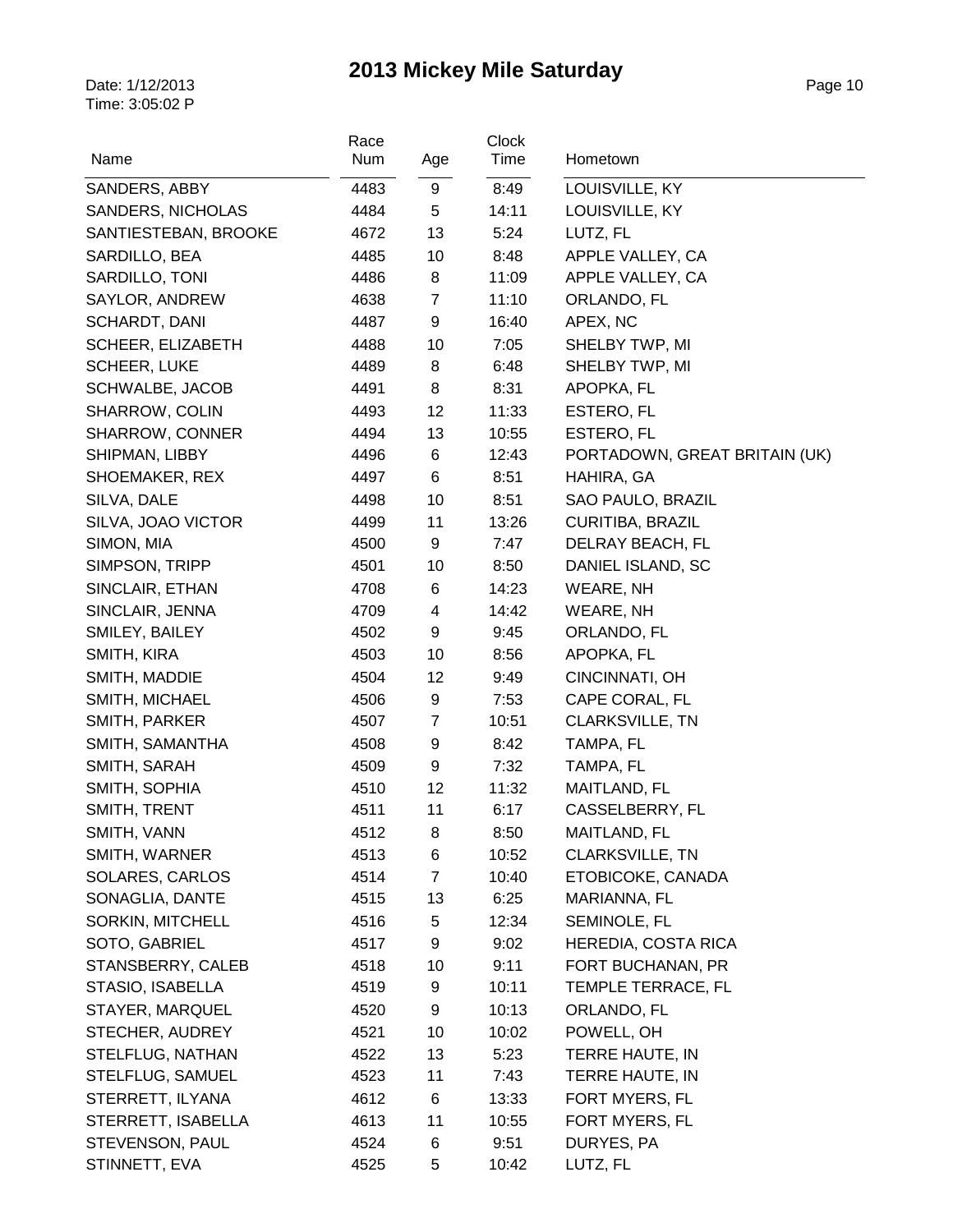|                           | Race |                | Clock |                             |
|---------------------------|------|----------------|-------|-----------------------------|
| Name                      | Num  | Age            | Time  | Hometown                    |
| STINNETT, REAGAN          | 4526 | 10             | 10:29 | LUTZ, FL                    |
| <b>STONE, GARRICK</b>     | 4527 | 11             | 6:33  | PLAINFIELD, IL              |
| STOUGH, JAKE              | 4528 | 9              | 11:13 | <b>VALRICO, FL</b>          |
| STOWE, GRAHAM             | 4529 | 10             | 6:22  | GREER, SC                   |
| STOYCHEV, KALINA          | 4530 | 10             | 8:10  | WINTER SPRINGS, FL          |
| STREITMATTER, EVAN        | 4531 | 6              | 9:42  | <b>VINCENNES, IN</b>        |
| STREITMATTER, ZACH        | 4532 | 9              | 8:42  | <b>VINCENNES, IN</b>        |
| STRIDE, COLIN             | 4710 | 6              | 17:08 | GATINEAU, CANADA            |
| STROIKE, CONNOR           | 4533 | 9              | 7:59  | TULSA, OK                   |
| STROIKE, KATELYN          | 4534 | 13             | 9:57  | TULSA, OK                   |
| STROM, JACK               | 4535 | 10             | 7:42  | OCALA, FL                   |
| STRONG, JACOB             | 4537 | 6              | 11:16 | LOUISVILLE, CO              |
| SUTTON, BETHANY           | 4639 | 11             | 9:20  | HENRICO, VA                 |
| <b>SWENSON, WESTON</b>    | 4711 | 3              | 16:01 | ALBUQUERQUE, NM             |
| TAFF, KAITLYN             | 4538 | 8              | 10:33 | ORLANDO, FL                 |
| TAFF, STEPHANIE           | 4539 | 12             | 10:34 | ORLANDO, FL                 |
| TAKWA, GERARD             | 4540 | 10             | 8:05  | ROBBINSVILLE, NJ            |
| TAYLOR, CALEB             | 4541 | 11             | 9:10  | <b>GAINESVILLE, FL</b>      |
| TEAPOLE, RYLIE            | 4542 | 5              | 11:50 | BEAVER, PA                  |
| THALMANN, BRODY           | 4543 | 10             | 9:07  | ORLANDO, FL                 |
| THALMANN, ISABELLE        | 4544 | $\overline{7}$ | 9:15  | ORLANDO, FL                 |
| THIBAULT, NOEMI           | 4545 | 5              | 10:45 | MIMS, FL                    |
| THOMPSON, JOSHUA          | 4546 | 8              | 7:53  | ORLANDO, FL                 |
| THORNTON, AIDAN           | 4547 | 10             | 10:34 | FRISCO, TX                  |
| THORNTON, CHRISTOPHER     | 4548 | 5              | 12:39 | FRISCO, TX                  |
| THUNELL, ADDISON          | 4549 | 4              | 10:27 | CLAYTON, NC                 |
| THUNELL, DYLAN            | 4550 | 6              | 10:27 | CLAYTON, NC                 |
| THUNELL, LOGAN            | 4551 | 8              | 10:00 | CLAYTON, NC                 |
| TIMMER, INGA              | 4552 | 8              | 11:11 | FERNDALE, WA                |
| TINDELL, ANDREW           | 4712 | 9              | 11:49 | ANTIOCH, IL                 |
| TINDELL, EDWARD           | 4713 | 9              | 9:41  | ANTIOCH, IL                 |
| TISELL, WILL              | 4553 | 8              | 8:06  | ST PAUL, MN                 |
| TODD, NOLA                | 4554 | 8              | 10:07 | CHARLESTON, WV              |
| TODD, TORIANNA            | 4555 | 10             | 10:47 | CHARLESTON, WV              |
| TOOKER, CODY              | 4614 | 6              | 10:22 | <b>LIGHTHOUSE POINT, FL</b> |
| <b>TORNIAINEN, CONNOR</b> | 4714 | 12             | 9:14  | FULTONVILLE, NY             |
| <b>TORNIAINEN, SETH</b>   | 4715 | 9              | 9:45  | FULTONVILLE, NY             |
| <b>TORRES, EDGAR</b>      | 4556 | 13             | 7:39  | <b>CULIACAN, MEXICO</b>     |
| TORRES, SANTIAGO          | 4557 | 11             | 8:32  | CULIACAN, MEXICO            |
| TOWNSEND, ANGELENA        | 4560 | 5              | 10:56 | LAKE WORTH, FL              |
| <b>TOWNSEND, TREY</b>     | 4561 | $\overline{7}$ | 9:19  | LAKE WORTH, FL              |
| TRIGG, DAKOTA             | 4562 | 10             | 8:56  | ALAMEDA, CA                 |
| TULL, JONATHAN            | 4563 | 10             | 7:31  | LITTLETON, CO               |
| ULINSKI, SASHA            | 4564 | $\overline{7}$ | 8:54  | LAND O LAKES, FL            |
| VANDER VORST, STEPHANIE   | 4673 | 11             | 10:29 | ESCONDDO, CA                |